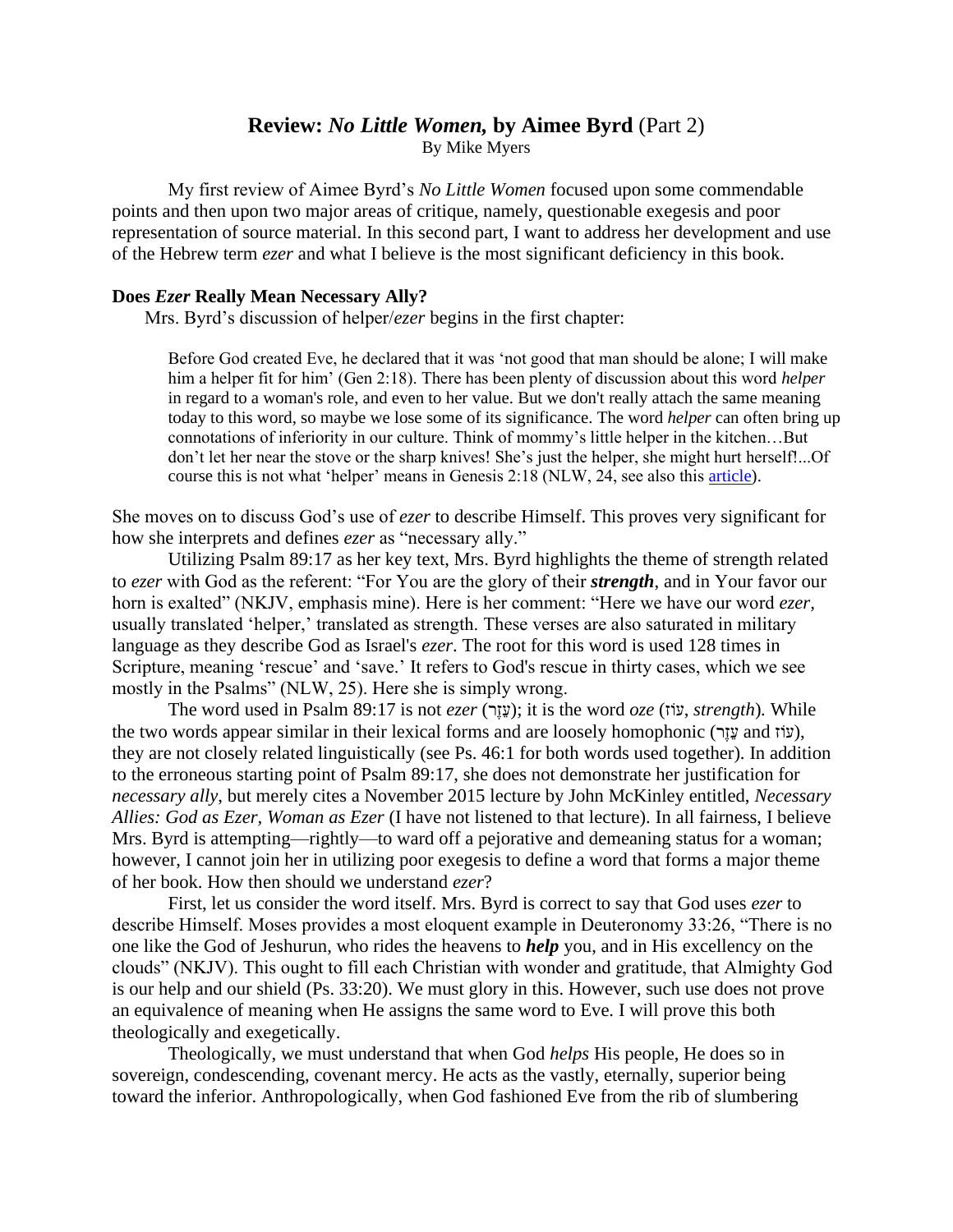Adam, He created Adam's equal. In terms of worth from an ontological perspective, Adam finds a beautiful, dazzling counterpart. In terms of *function*, Adam as head is the superior, while Eve is a very content inferior (1 Cor. 11:8-9; WLC 126-132). This does not mean that Eve and all her daughters are consigned to a station of inferior, ontological worth or value. I would in fact argue precisely the opposite, for woman is the glory of man (1 Cor. 11:7b). Yet there is an order and distinction in function. To summarize, it is theologically—and logically—fallacious to equate the meaning of *ezer* when used of God and Eve, for they are entirely different beings with vastly different functions. Now, lest I be misunderstood or misquoted: Eve is absolutely, ontologically equal with Adam in worth, dignity, and being, but inferior in function, which does not mean unimportant or non-essential.

Second, Mrs. Byrd commits a very basic exegetical fallacy. Eve is not merely *ezer*; she is *ezer kenegdo*. Describing Eve's purpose and function as *ezer kenegdo*, Gordon Wenham says, "The compound propositional phrase 'matching him,' literally, 'like opposite him' (*kenegdo*) is found only here. It seems to express the notion of complementarity rather than identity…The help looked for is not just assistance in his daily work or in the procreation of children, though these aspects may be included, but the mutual support companionship provides." (*Genesis 1-15*, 68). In his commentary on Genesis, Bruce Waltke writes, "The word *help* suggests that the man has governmental priority, but both sexes are mutually dependent on each other. The man is created first, with the woman to help the man, not vice versa (see also 1 Tim. 2:13); however, this does not mean ontological superiority or inferiority" (*Genesis*, 88).

Does God use *ezer* to describe Himself? Absolutely, but *never* with this qualifying propositional phrase *kenegdo*. Why? I stated the reason above: Man is *not* equal to God; Eve *is*  equal to Adam. Both the context and referent determine the meaning and sense of any given word in Scripture. While Mrs. Byrd is right to stress that we ought not unjustly to "emphasize authority and submission" in Genesis 2 (NLW, 68), we also must not commit basic exegetical and theological errors in an attempt to prove a point.

Technically speaking, I have no objection to the words *necessary* and *ally* when thinking about women in general and my wife in particular. Every person who knows me well, especially in the congregation I pastor, knows how vastly necessary my beloved wife is to my life. Her gracious alliance adorns my life in the most excellent ways, personally, parentally, and in my case, pastorally. I *am* dependent upon—and endlessly thankful for—her sweet companionship, consistent mothering, and her queenly grace in our home, church, and community. If this was what Mrs. Byrd meant by *necessary ally*, well and good, but she arrives at a very different understanding and emphasis.

In chapter seven, from pages 179-188, Mrs. Byrd includes seven points from John McKinley's lecture to explain the function of necessary ally. Women are necessary allies to men…

- 1. By warning men to turn away from evil
- 2. As cobelligerents against evil enemies
- 3. By mediating the word of the Lord
- 4. By giving wise instruction and counsel
- 5. By collaboration in service to others
- 6. Responding to God as examples of faithfulness
- 7. By influencing men from a gift of empathy and relatedness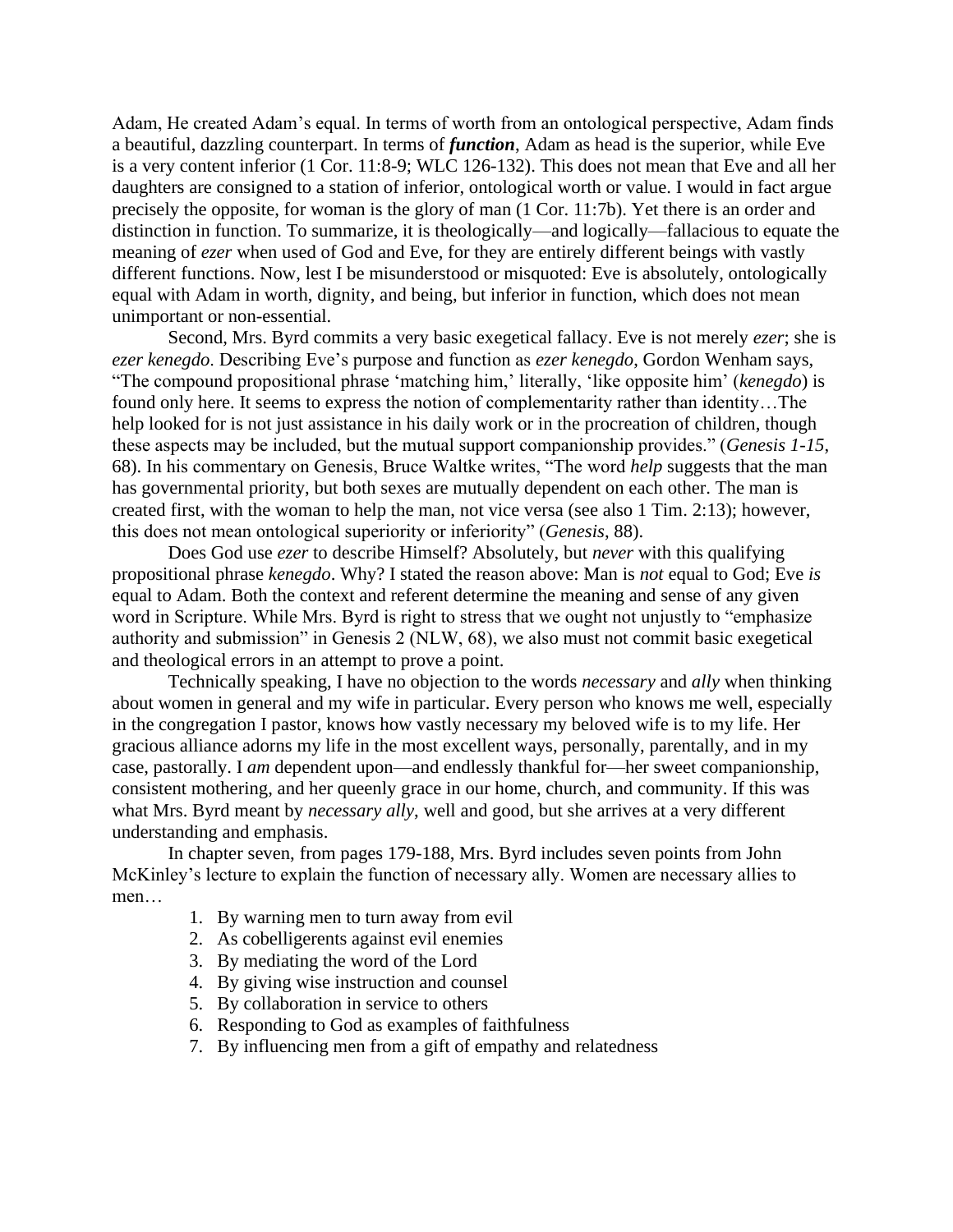I cannot interact with specifics here, so I encourage you to go read it for yourself. Look closely, however, at each way Byrd/McKinley say a woman can function as a necessary ally. Do you see anything missing? I understand fully that Mrs. Byrd's focus is upon the realm of the local church, but this emphasis blurs the focus on a far more important issue.

## **Underemphasizing the Actual Household**

Throughout *No Little Women*, Mrs. Byrd uses the term *household* frequently (NLW, 33, 68-87, 106-110, 122-123 for example). Most of her discussion focuses not on the family household, but on the Church as the household of God (Eph. 2:19). In all her writing about teaching and discipleship, it seems that for Mrs. Byrd, the ideal goal of discipleship for women is to equip them to teach, *not so much in their homes*, but in the household of God: "The elders have a responsibility to invest in the women so that they are equipped to teach what is good. Women teaching women flows from the ministry. What we do in our own households flows out from and pictures our participation in the household of God" (NLW, 97-98; see also 22, 33, 98, 139, 158, 178 for more of this emphasis). I believe she *underemphasizes* the crucial role that both *women and men* have in the *home* (she does mention this briefly on pages 178 and 183). In my view, this is the most significant deficiency in this book.

Should the elders of the church have an interest in what the women are studying? Absolutely. Nevertheless, for all Mrs. Byrd's emphasis on how closely involved the pastor(s) and elders ought to be with what the women are studying (for one example, see top of page 23), not once did she mention the place of husbands and fathers for that purpose. Here are two examples: "Nothing will frustrate women more than to read this book [I think she is referring to NLW here] and be left hanging in the breeze because their elders didn't bother to read it themselves;" and "Pastors can hardly keep up with what women are up against in the danger zone labeled 'Christian publishing.' But it is imperative that they do. With the technology today, not only do false teachers have more access to spread their doctrine, but the weak people who they target move on to start their own blogs, publish their own books, speak to their own crowds, and lure in more of the same" (NLW, 31, 97, respectively). This is precisely the reason godly *men* must lead their homes well.

Pastors and elders are neither ubiquitous nor omniscient. A godly mother and father ought to have a vested interest and close knowledge concerning what their children are being taught. A godly husband will seek to ensure that his bride is being washed with the water of the Word (Eph. 5:26), not the "sentimental drivel" of much of Women's Resources (NLW, 113). Although overseeing this is one of the many responsibilities of a session, it is not theirs exclusively, but more directly belongs to husbands and fathers. Go read these pages (NLW 31, 46-47, 50, 97, 149, 158, 200-201, 273) and ask yourself: Where are the husbands and fathers? It bears keeping in mind that Mrs. Byrd beautifully articulates this in *Housewife Theologian*:

Our husbands have been given a very serious responsibility. As Christian women, we are to be helping them, respecting their duty. Many women have told me that they wish their husbands would be leaders. However, they already are leaders. Husbands will be held accountable to God for the way they have led their families…The question is whether or not they are good ones. In that case, I love my husband way too much to contribute purposely to his failing before God. I do want to be his helper, easing his role. And if we look at this conversely, whether or not we want to be a helper, that is how we as wives will be held accountable before God (HT, 20).

Why such a shift in emphasis?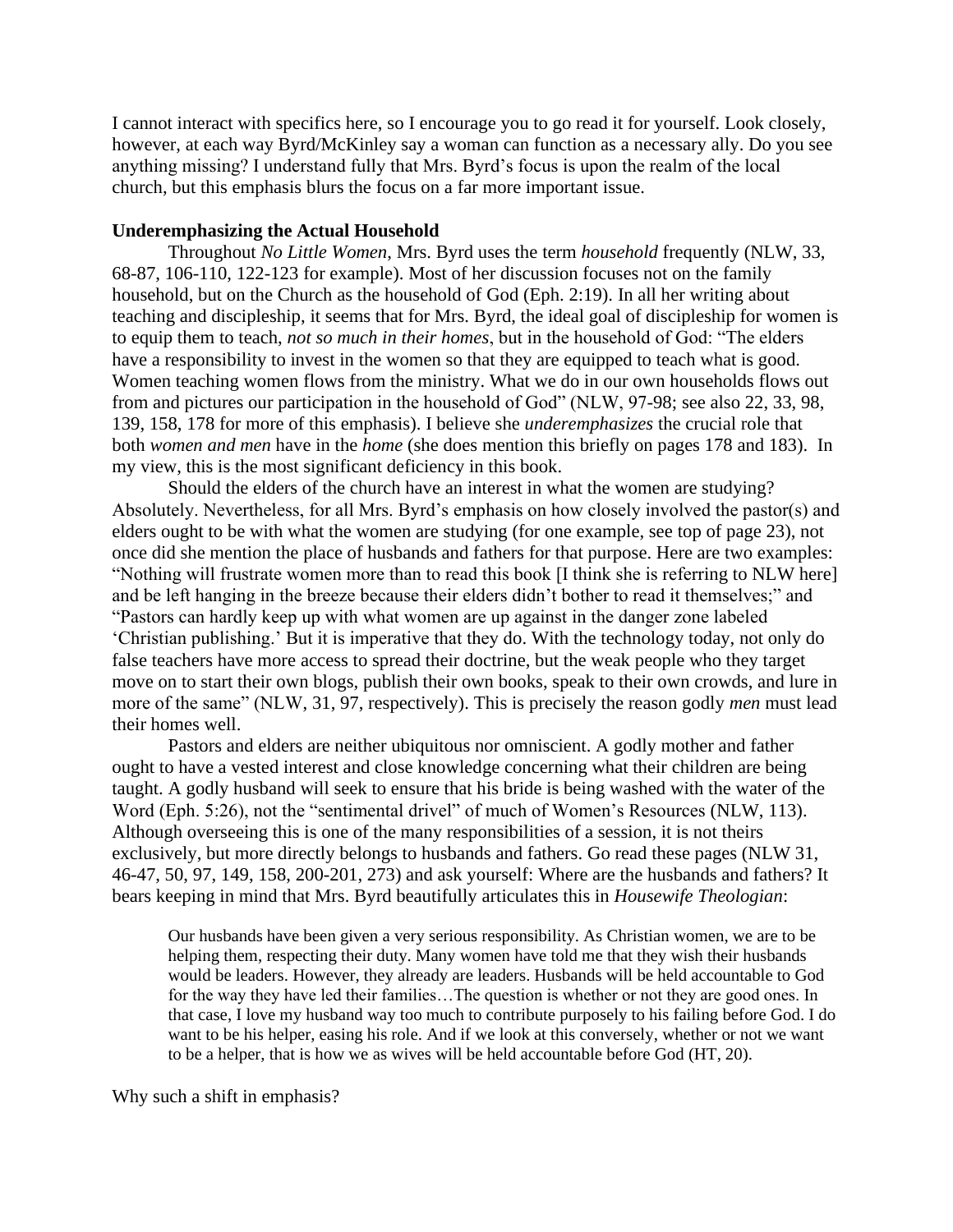Allow me to conclude with some encouragements to my sisters in the Lord. It is important to note, as Mrs. Byrd does on occasion, that there are many women who do not fall into the wife/mother category. This reality, whether by choice or providence, is still the exception, which in this case proves the rule. New Testament application to the home further establishes this point (Eph. 5-6; Col. 3; 1 Pet. 2-3). Second, Mrs. Byrd proves my point on page 33: "You see, Paul does value the teaching of women. The good news is that Christ loves his church so much that he wants his entire household, including women, to be able to teach and to help bring others to maturity." Who was doing the teaching to which Mrs. Byrd refers? Lois and Eunice, mother and grandmother of Timothy. Where? In the church? In the public sphere? No. In the home to their family. Without their wise, godly, and consistent nurturing in the home, at the very least we would not have the two epistles addressed to this man. God powerfully used these women to bring this eminent evangelist to Christ and prepare him for enduring Kingdom usefulness (2 Tim. 1:5).

Robert Letham elaborates upon the tremendous importance of this vital work in his *Systematic Theology*:

Older women are to teach younger women (Titus 2:3–5), something from which Titus and, by extrapolation, men in general were excluded. To women is entrusted the vital task of childbirth and the nurture of children, integral to the covenant of grace but derided by much of today's Western culture (1 Tim. 2:15). For Christians to belittle this great privilege is to assault God's covenant, which is advanced along household lines. The instruction of the very young in the rudiments of the faith, when their minds are open, uncluttered, and receptive, is vital for the good of the church and the future of the gospel. Probably most teaching in the church is conducted by women. The office of episkopos is the exception; it is tragic that so many branches of the church have abandoned the Word of God and capitulated to the spirit of the age (ST, 812).

To encourage a biblical approach as Dr. Letham outlines above is categorically different than to encourage women to teach men in the church. Observe how Mrs. Byrd subtly blurs these categories by way of equivocation (in italics): "So, as for women not having authority to teach a man, this has to do with the authority of the ordained, ministerial office. *Outside of this, we are foolish to think that men do not learn from women*. How can we be allies if we are not all teachers of some sort? And considering the influence that women have in the church, the home, and the world, we should want them to be very good theologians" (NLW, 139). Men learning from women, which absolutely does and must occur, is fundamentally distinct from women teaching men in the church. The former is essential, the latter forbidden (1 Tim. 2:12).

To my dear sisters in the Lord, with all the emphasis upon the importance of godly fathers and qualified men teaching in Christ's church, we must not overlook the crucial place of godly mothers in particular. Do you find your domestic work and instruction unimportant? Are you tempted to be "consumed by ambition" that would take you outside the home? (NLW, 147). Let me encourage you. I have found no one who speaks more nobly of the glorious and profoundly influential call of motherhood than Robert Dabney, who is unequalled in his honor of godly mothers:

God has assigned to her a private sphere sufficiently important and honorable to justify the whole expenditure of angelic endowments—*the formation of the character of children*. This is the *noblest and most momentous work done on earth.* …Does self-will feel that somehow the sphere of the pulpit orator is more splendid still? Wherein? Only in that it has features which